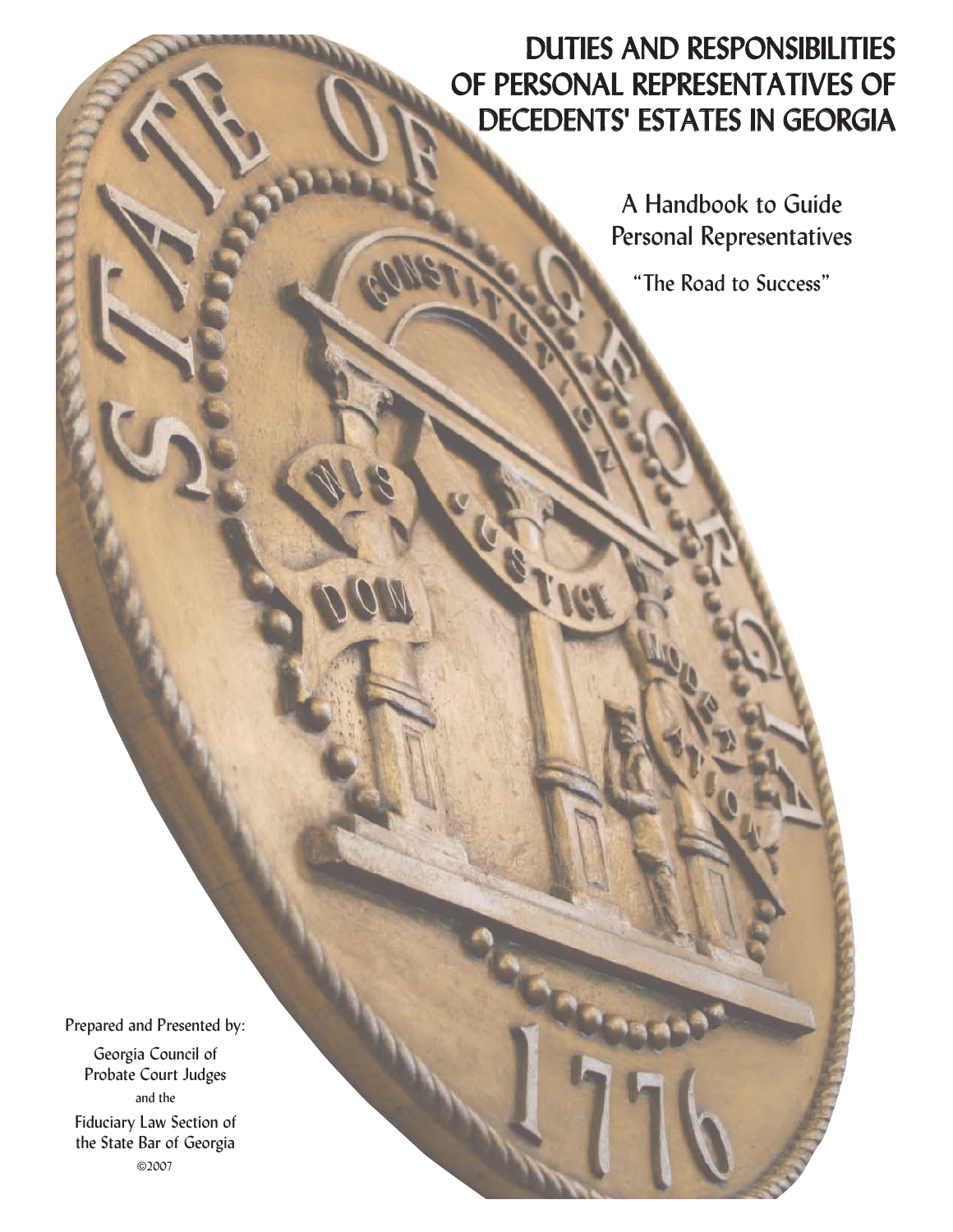# **DUTIES AND RESPONSIBILITIES OF PERSONAL REPRESENTATIVES OF DECEDENTS' ESTATES IN GEORGIA**

# **A Handbook to Guide Personal Representatives**

**"The Road to Success!"**

**Prepared and Presented by Georgia Council of Probate Court Judges and the Fiduciary Law Section of the State Bar of Georgia ©2007**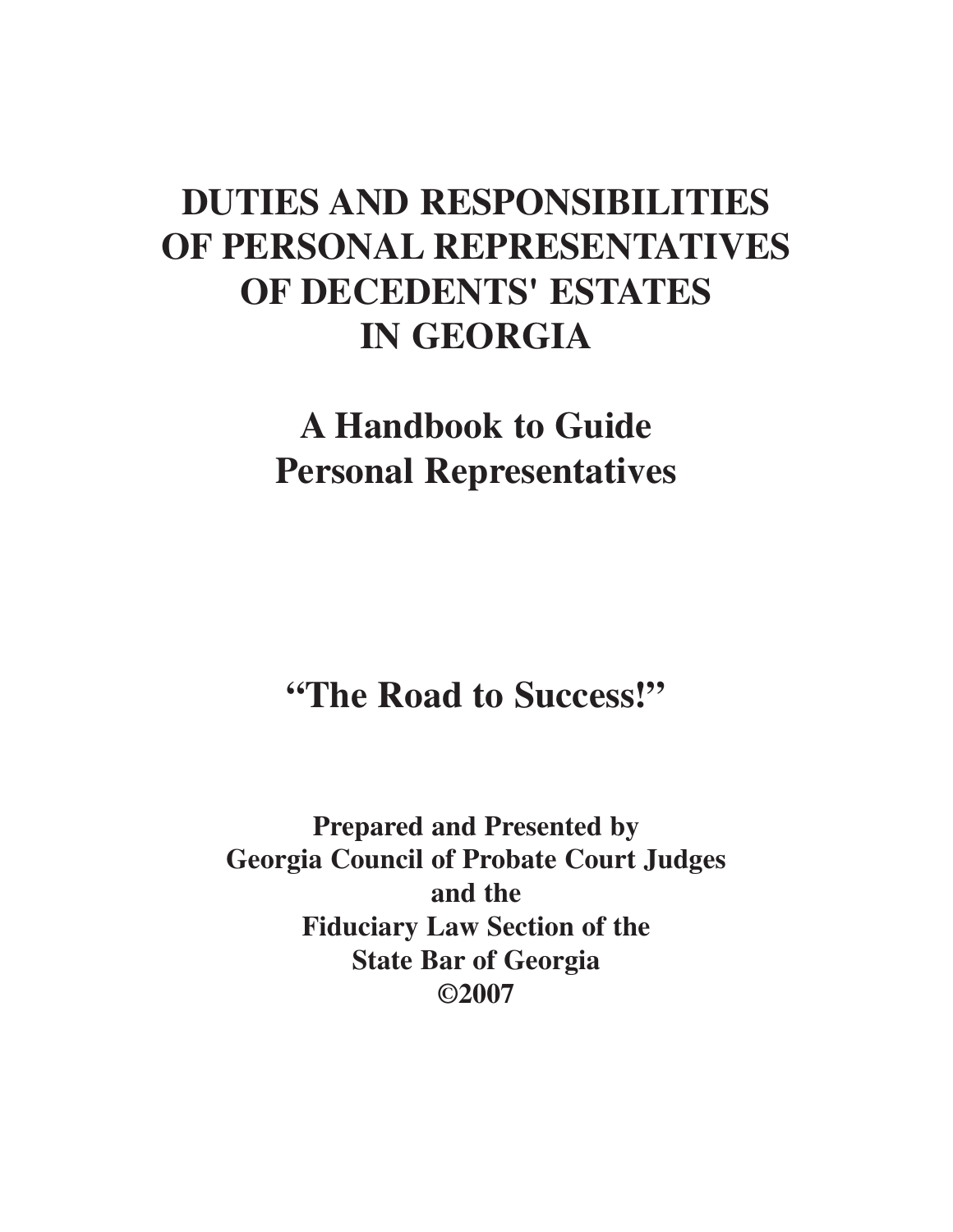# ACKNOWLEDGMENTS

This handbook was prepared as a public service by the Georgia Council of Probate Court Judges and the Fiduciary Law Section of the State Bar of Georgia. It is intended as a useful guide to those who are appointed as personal representatives of the estates of decedents in Georgia. It is not intended to be a comprehensive statement of the law. If you have any questions regarding the matters contained in this handbook, please consult your attorney or the probate court in which you were appointed. Please note that the probate judge and the court staff may not act as your legal advisors, and if your questions concern your legal responsibilities or your potential liabilities, please consult your attorney.

The Georgia Council of Probate Court Judges and the Fiduciary Section of the State Bar of Georgia would like to acknowledge the contribution of the following to the preparation and production of this handbook.

Mary B. Galardi, Esq., Mary B. Galardi, P.C., Norcross (Chair) Judge Lynwood D. Jordan, Probate Court of Forsyth County Judge William J. Self, II, Probate Court of Bibb County John M. Sheftall, Esq., Hatcher Stubbs Land & Hollis, Columbus

Yolanda L. Lewis, Administrative Office of the Courts, Atlanta LaShawn Murphy, Administrative Office of the Courts, Atlanta Ashley Stollar, Administrative Office of the Courts, Atlanta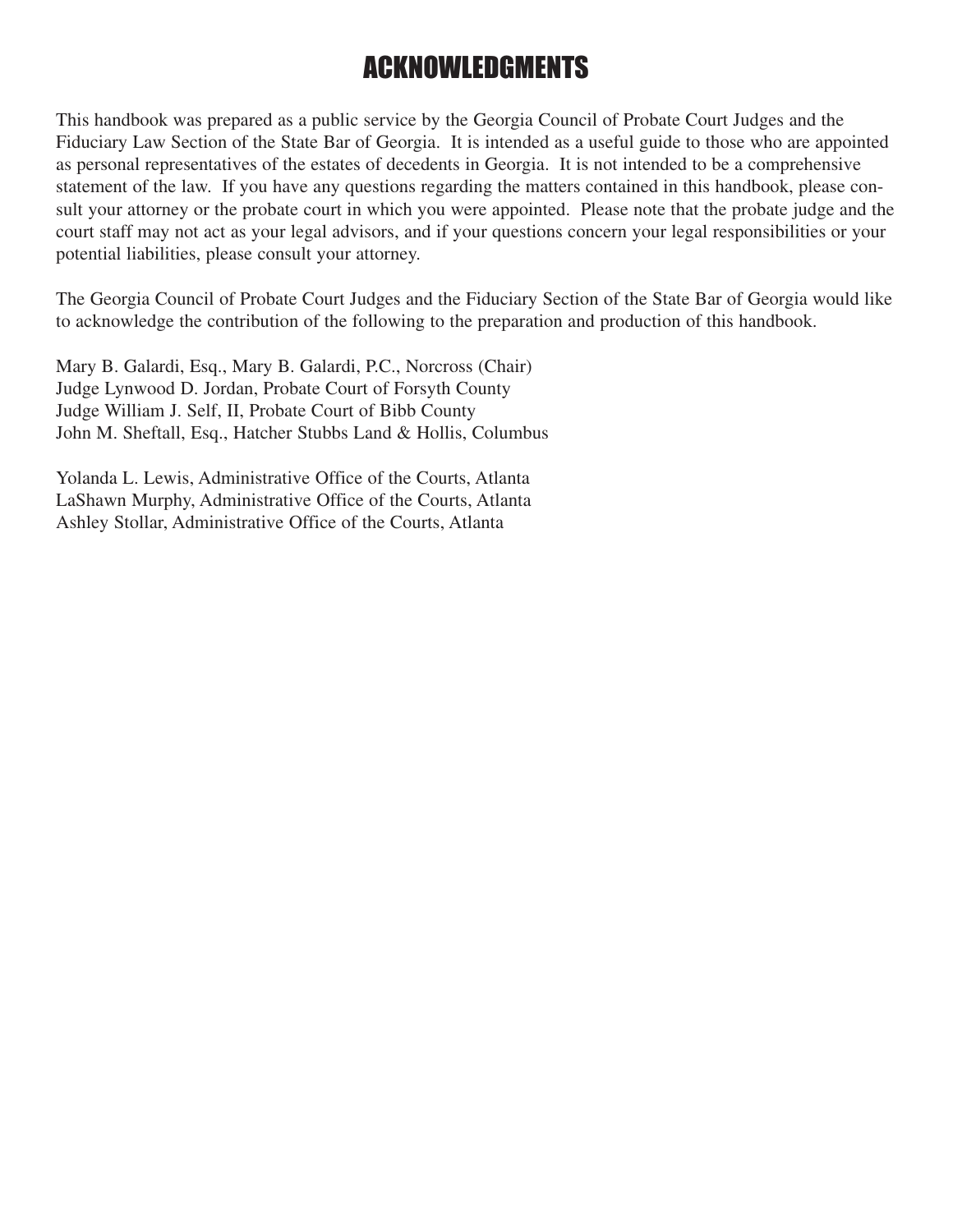# Table of Contents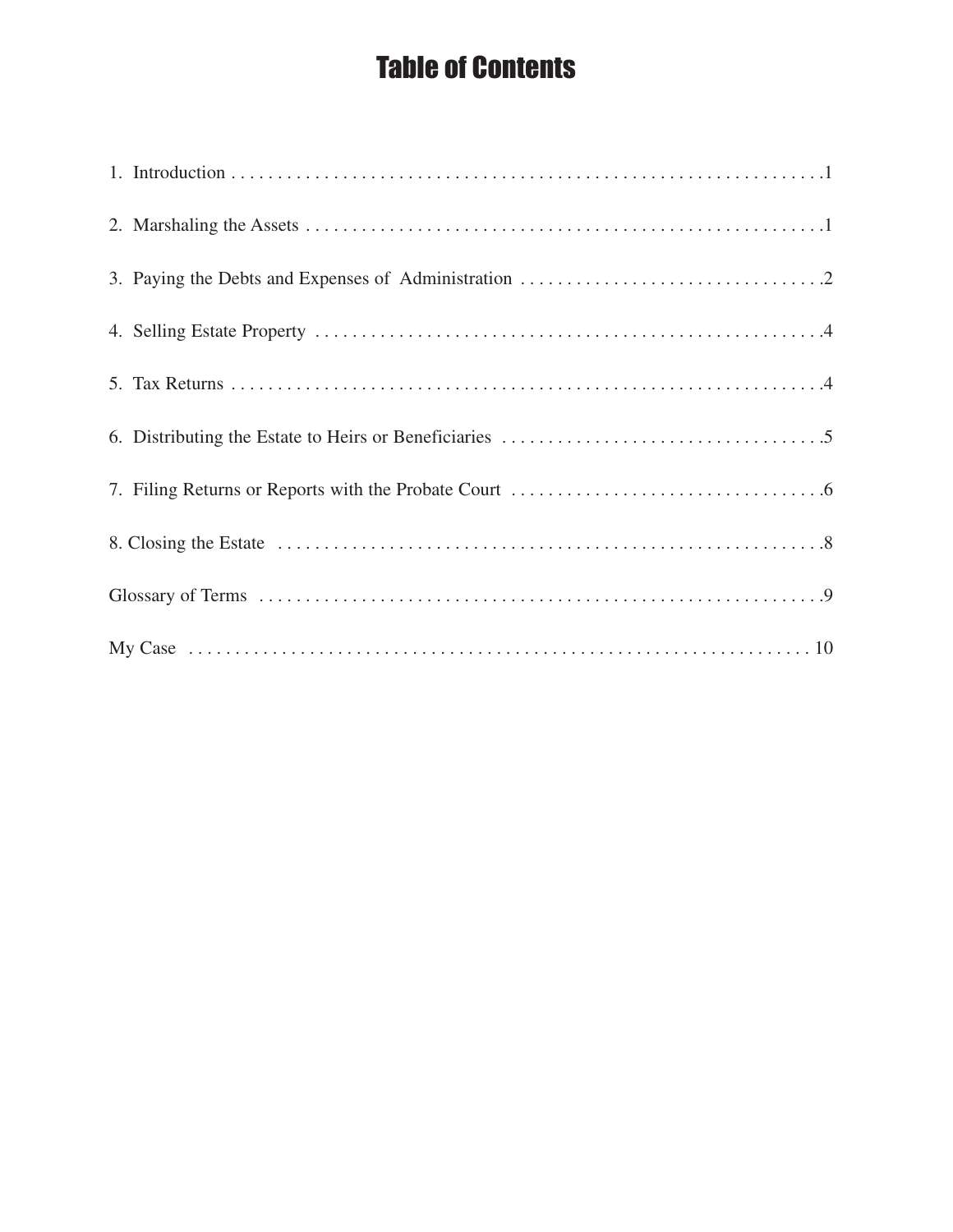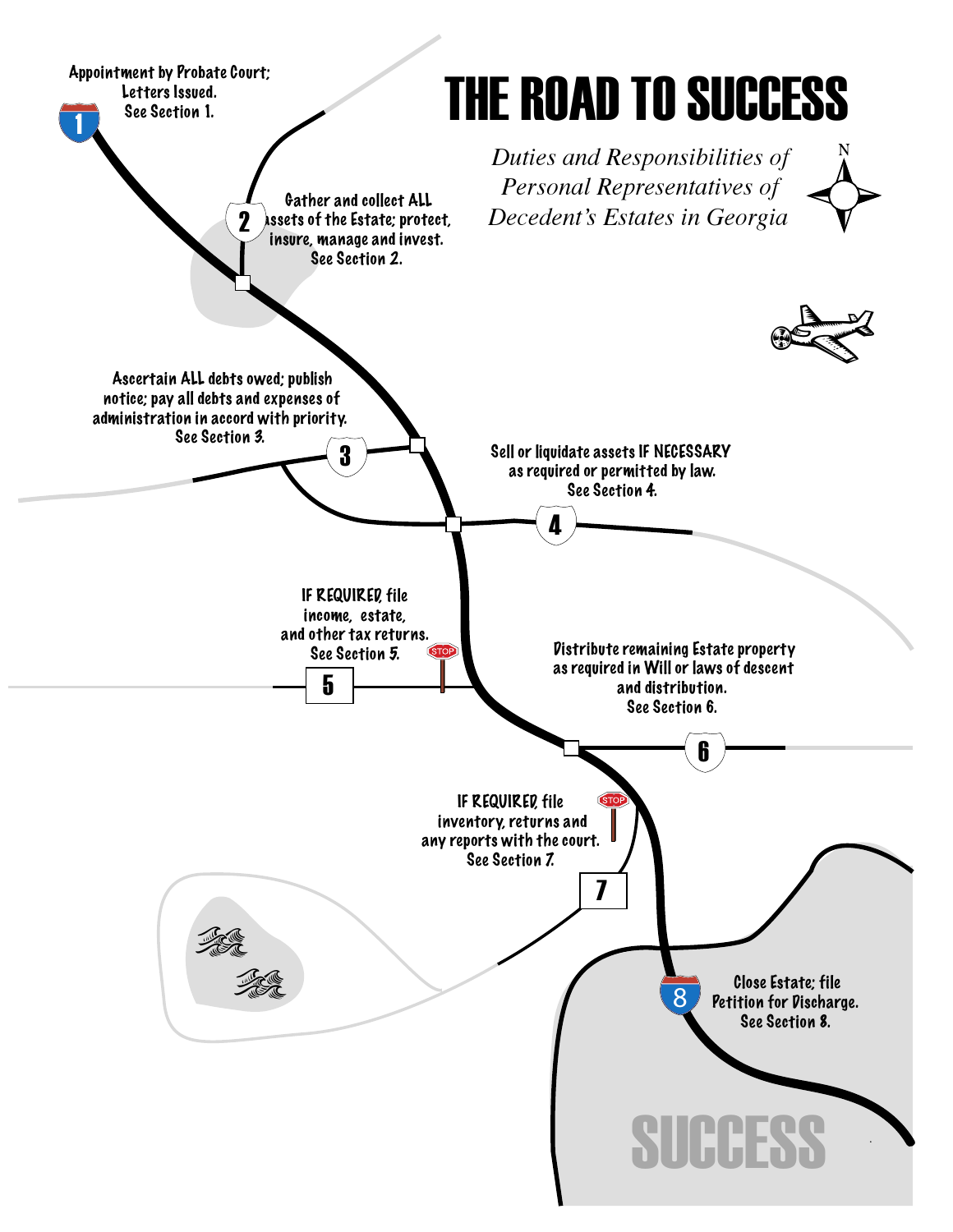#### 1. INTRODUCTION

You have been appointed by a Probate court in Georgia as the "Personal Representative" of an Estate of a deceased person. The term "personal representative" includes executors and co-executors of the Will of the deceased person and administrators and co-administrators of estates of persons who died without a valid Will or whose Will named no executor (or no named executor will qualify). In this booklet, "PR" will refer to the personal representative.

Before receiving authority to administer the estate, you were required to take an oath of office by which you swore or affirmed (promised) to perform the duties of your office in full compliance with the law. As evidence of your authority to administer the estate, you were issued one of the following: "Letters Testamentary," "Letters of Administration with Will Annexed," or "Letters of Administration."

It is now your duty and responsibility to administer fully and completely all of the estate, and you may, in certain circumstances, be held personally liable for any loss suffered as a result of your failure to properly administer the estate. It is strongly advised that you hire an attorney to represent and advise you while you serve in this important position. At any time during the administration of the estate, if anything comes up that causes you concern about your legal responsibilities or liabilities, please consult an attorney before you proceed further.

It is also important that you understand the responsibilities of the Probate court by which you were appointed. The Judge and the staff of the Court may not act as your legal advisors and may not give you legal advice. The Judge is ethically prohibited from advising PR's and from discussing with any PR any matter involved in an estate which might become a contested issue unless all parties have been given an opportunity to be present.

If you are required to file returns or reports with the Probate court, it is your responsibility to prepare them, and you should not expect the Court staff to prepare them for you. (See Section 7 for more information about reports to the Court.)

Your *"Road to Success"* has been mapped out for you in this booklet. You are to (1) gather all of the assets, (2) sell assets if necessary, (3) pay all debts and expenses of administration, (4) distribute the remaining estate, and (5) close the estate. However, this booklet presents only a basic outline of your duties and responsibilities; no attempt has been made to address every situation or legal issue that could arise in the administration of an estate. Every estate is different. On your *"Road to Success,"* there may be requirements that do not apply in every case (for example, the requirement to file tax returns, Section 5, and/or the requirement to file reports with the court, Section 7). If the sale of property becomes necessary, you may need the court's permission or authority before you are able to sell it (See Section 4).

Should you need to contact the Probate court about the estate you are administering, please be sure to have the case identifying information available when you come in or call:

### 2. MARSHALING THE ASSETS

One of a PR's first duties is to locate, identify, and take possession of all of the deceased's assets which are controlled by the estate administration. These are called "probate assets." Probate assets are any type of property owned by the deceased, including personal effects (such as furniture, jewelry, works of art and gun collections), automobiles and boats, investments (such as stocks, bonds, bank accounts and brokerage accounts), and real estate. Probate assets would also include any ownership interests the deceased held in any closely held businesses or partnerships, which may require administering.

The deceased may also have owned property which is not defined as a "probate asset." The three most common forms of non-probate assets are: (1) jointly owned bank or brokerage accounts which pass automatically by opera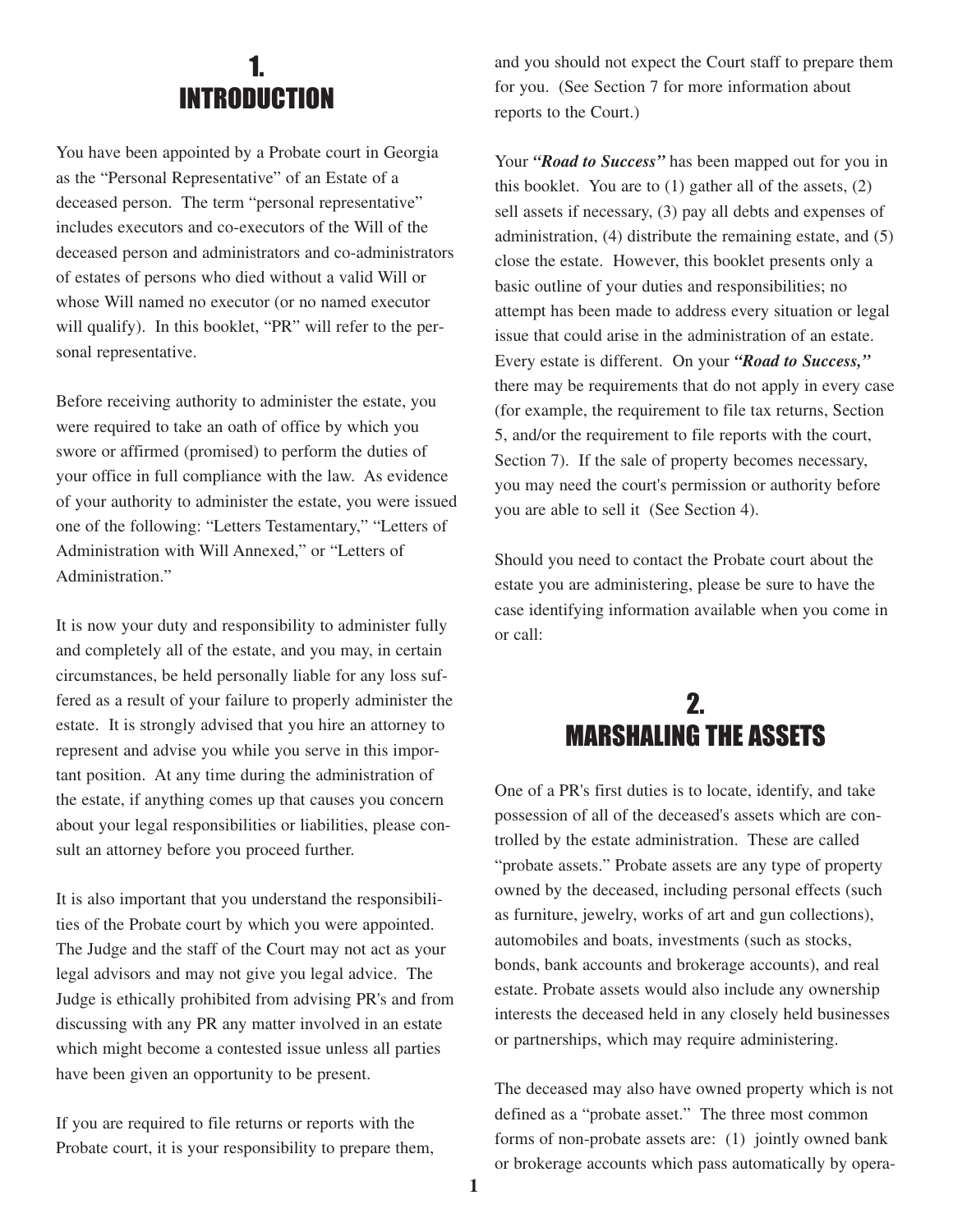tion of law to the surviving co-owner; (2) life insurance policies payable upon the death of the deceased to named beneficiaries, rather than to the deceased's estate; and (3) pension benefits or other types of deferred compensation or retirement accounts which are payable to named beneficiaries, often the surviving spouse, rather than to the deceased's estate. With any type of non-probate property, the PR will probably need to obtain documentation about the asset for tax purposes and may well need to facilitate the receipt of the asset by the designated beneficiary or co-owner, even though the asset itself is not technically a part of the deceased's probate estate.

Although it is presumed that bank accounts in joint names were created with an intent of joint ownership, if it can be shown that the account was created by the deceased and opened in joint names as a convenience for the deceased, the estate of the deceased may be entitled to the funds in the account. It is the PR's duty to ascertain whether the estate has a claim for funds in a joint account, and the PR should seek legal advice if the ownership is in doubt.

Life insurance policies payable to a deceased's estate and pension or deferred compensation benefits payable to a deceased's estate are probate assets, and it is the responsibility of the PR to collect the proceeds or benefits.

The process of securing (marshaling) probate assets varies depending on the type of property. With respect to personal effects, often located within the residence of the deceased, marshaling may simply require securing the premises where the property is located. The title certificates to titled vehicles, trailers, etc., should be secured and protected pending a sale or distribution. The same applies to real estate titled in the deceased's name; the PR must take control of the property, making certain that it is secured and managed. This includes insuring that all pertinent communication about the property, such as property tax bills, utility bills, etc., is directed to the PR. It is also the PR's responsibility to maintain appropriate insurance on the estate assets.

Financial investments such as stocks, bonds, and accounts should, in most cases, be transferred into an estate bank

or brokerage account titled in the name of the PR as executor or administrator of the deceased's estate. By doing this, the PR has not only obtained possession of the property but also has the ability to manage it during the period of the estate administration, pending sale or distribution.

Closely held business interests or partnership interests owned by a deceased require special attention. There may be restrictions governing, directing or limiting the disposition of the deceased's interest(s). If the deceased was involved in the management of the business or partnership, the PR may be obligated to assume those duties, if only temporarily, to insure continuity of management of the business. While it is a good idea for any PR to consult an attorney about the particulars of an estate administration, the presence of business interests, whether active or passive, heightens the responsibilities and potential liabilities of a PR, making the advice and guidance of an experienced estate lawyer all the more important.

If someone interferes with a PR's ability to secure or administer estate assets, then the PR may need to take legal action to protect the estate's interest or to prevent the interference with the PR's administration of estate assets. The type of action the PR must file and the court in which the action is properly filed depend upon the circumstances of the interference and the certainty of the deceased's ownership interest. Any legal proceeding of this type is likely be adversarial and should not be undertaken without legal representation.

#### 3. PAYING THE DEBTS AND EXPENSES OF ADMINISTRATION

A PR may be ready to pay creditors after a few months. Creditors must be paid before the PR can safely distribute inheritances. When should estate debts and expenses be paid? Which bills should be paid first?

While the law gives the PR six months after appointment in which to determine the condition of the estate, during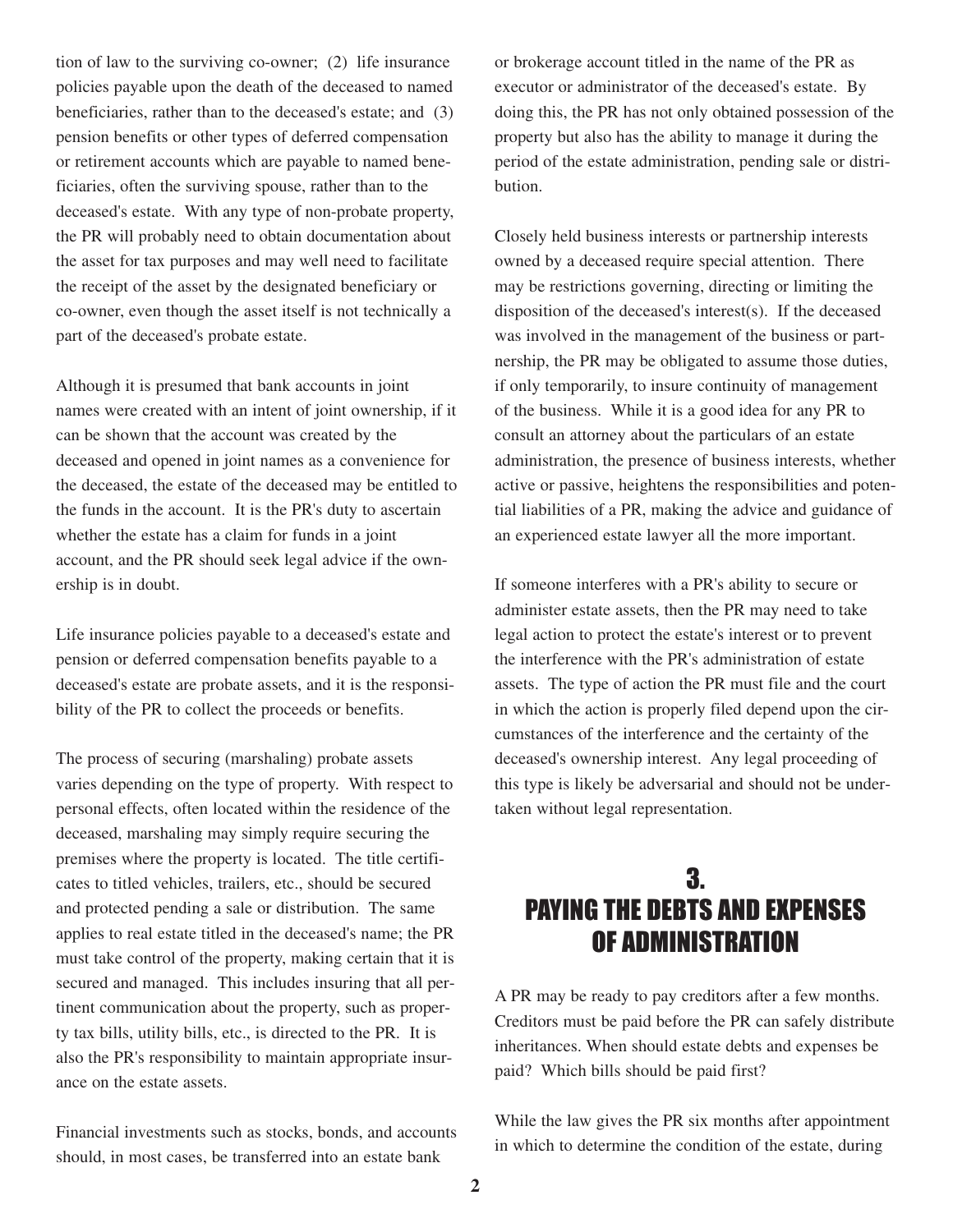which heirs or beneficiaries may not demand a distribution, the PR must notify creditors much earlier.

The PR must publish a notice to creditors within 60 days of the date the PR takes office. This notice to creditors must run for four consecutive weeks in the official newspaper in the county where the estate's Probate court is located. This notice is traditionally coupled with a notice to debtors owing money to the estate and is often called a "notice to debtors and creditors." Probate courts have sample copies of these relatively short, concise notices.

The published notice starts the countdown clock for creditors. Creditors must make known their demands for payment directly to the PR, not the court, within three months after the fourth publication of the notice. There are consequences to creditors who fail to make their demands known; however, a creditor's failure to file a demand does not extinguish the debt. Both the PR and creditors may benefit from legal advice should questions arise whether a claim is valid and what notice or action, if any, should be filed.

If the PR published the notices to creditors in a timely manner as the law requires, the PR should receive all creditors' demands for payment before the end of the initial six month estate examination period.

Which creditor is paid first? The legislature has set out the order in which estate debts are to be paid. If the assets run out before all debts are paid, those creditors lower on the list are not paid.

The highest priority claim against estate assets is an award of year's support to the family, which has top priority and which is paid before all creditors.

The deceased's funeral bills are second in line for payment. If the funeral bills were paid prior to the appointment of a PR, the person(s) making the payment may be entitled to priority reimbursement.

Third in priority are the necessary expenses of administration. This category may include court filing fees, advertising costs, professional services such as legal and tax advice, surety bond premiums, costs of sale, the PR's commissions, and similar items. Some items are subject to special rules. In cases of doubt, it is best to obtain legal advice regarding whether a particular item is all or partly an "expense of administration."

Occupying the fourth level of priority are reasonable expenses of the deceased's last illness. In some cases in which the physical decline was slow or the medical conditions complicated, the PR may need assistance to determine whether a particular treatment expense is indeed attributable to the "last illness" thereby giving it priority at this fourth level. If it is not, the treatment expense may fall down to a lower priority level. Unpaid taxes or other debts due the State or the United States are fifth in line for payment.

Sixth in priority are judgments against the deceased, secured loans, and other liens created by the deceased during life. These liens have priorities among themselves according to other laws enacted by the legislature unrelated to estates, and they must be paid as those separate priorities dictate. A security interest or lien on a specific piece of property, such as real estate or a vehicle, is preferred only to the extent of such property. Payment of these types of debts requires specialized legal assistance in most cases.

Last in priority are all other debts not mentioned above.

The PR must first apply the assets of the estate to the highest priority claims. If estate assets are sufficient to pay all claims, then the priority scheme obviously does not matter. On the other hand, if assets are insufficient to pay all claims, those debts with highest priority must be paid first or the PR may be held liable to a higher priority claimant who is not paid. If the assets will run out within a certain priority level, the creditors in that level are paid pro rata (except secured creditors and lien holders).

The PR should consider help and advice regarding payment of creditors because there are special rules beyond the scope of this handbook. Specific assets may be liable for certain debts. Especially in cases where the assets are not sufficient to pay all debts in full, the PR must take precautions to avoid liability for having paid claims improperly.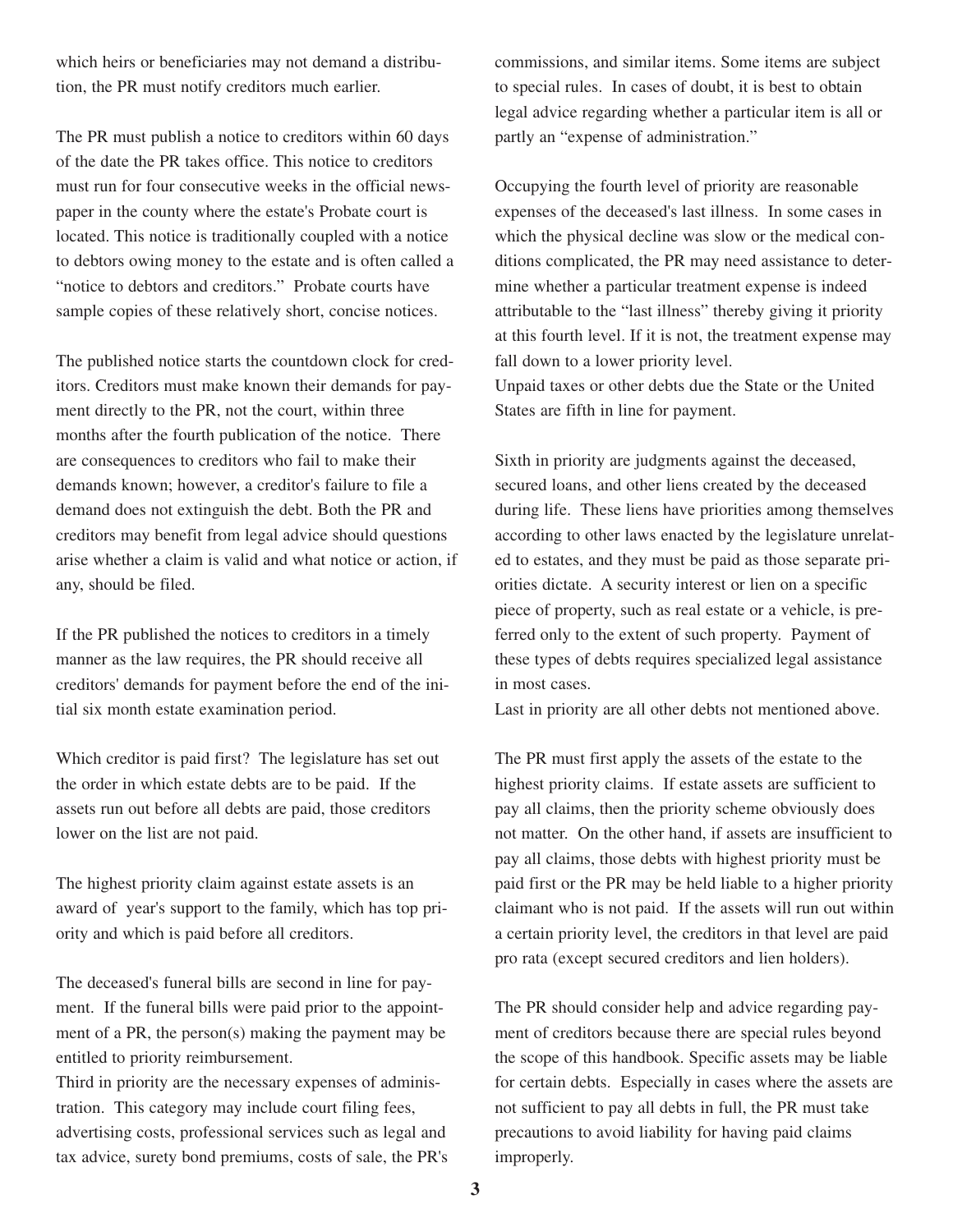Debts must always be paid (or be assured of payment from assets of the estate) before distribution is made to heirs or beneficiaries. When all debts have been paid, distributions to heirs or beneficiaries can be made.

#### 4. SELLING ESTATE PROPERTY

In the course of administering an estate, the PR may need to sell property, either to be able to pay debts or expenses, or to be able better to distribute an estate among the beneficiaries. A PR might be required under a Will to sell property, while, at other times, it may be advisable to sell property as a part of managing an estate during the period of administration.

In all cases, the PR must have the authority to sell the property in question. This authority of the PR to sell may: (1) be granted under the terms of a Will; (2) be granted by law; (3) be granted by blanket order of the court at the time of appointment or at a later date; or (4) be granted by the court on a petition concerning specific property.

Even when the PR does not have specific authority by Order or Will to sell estate property, Georgia law permits any PR to sell publicly traded stocks or bonds at private sale without having to obtain a special court order, provided the securities are sold at the current stock exchange price or at the published bid price.

If a PR without specific authority holds perishable property (defined as property either liable to deteriorate if retained or too expensive to retain), the PR may need to sell this property as soon as possible. A petition must be filed in the probate court seeking authority from the probate court judge to sell the perishable property in a manner set forth in the petition. The probate judge will determine what type of notice and to whom notice is to be required and will determine the approved method of sale.

When a PR needs authority to sell, rent, lease or exchange other types of property, such as real estate or business interests, the PR must petition the court for the authority to do so. The petition must set out the particulars of the proposed transaction, including its purpose, the purchase price, and other details. Heirs or beneficiaries of the estate must be notified of the proposed transaction and given an opportunity to object prior to a hearing on the petition. The court may, according to the circumstances of the case, direct either a public or a private sale in accordance with the judge's determination as to what is in the best interest of the estate and the heirs or beneficiaries. After receiving a specific order authorizing the PR to sell, rent, lease or exchange property, the PR will be required to make a full report back to the court.

When selling estate property, a PR should be particularly cautious in any transaction which gives rise to a conflict of interest or even an appearance of a conflict of interest. A potential conflict of interest exists anytime the PR is the proposed purchaser, is related to the proposed purchaser, or holds a joint interest in the subject property. Except when specifically authorized by a will, a PR should petition the court for authority to sell in any case of a potential conflict of interest, with full disclosure to the court and the heirs or beneficiaries. Otherwise, the transaction may be considered fraudulent, subject to being set aside by the probate court or some other court in the future.

As always, the PR should consult the estate's attorney concerning whether and how to sell estate property.



The PR is responsible for filing certain tax returns and may be held liable for failing to pay taxes due from estate assets. The PR will often use the deceased's tax preparer because that person already knows the deceased's financial situation. State tax returns may be required in addition to federal tax returns.

The deceased's final income tax return is due by April 15th in the year following the year of death. If the deceased died before filing a previous year's tax return, the PR may be required to file more than one income tax return: (a) the income tax return(s) for the previous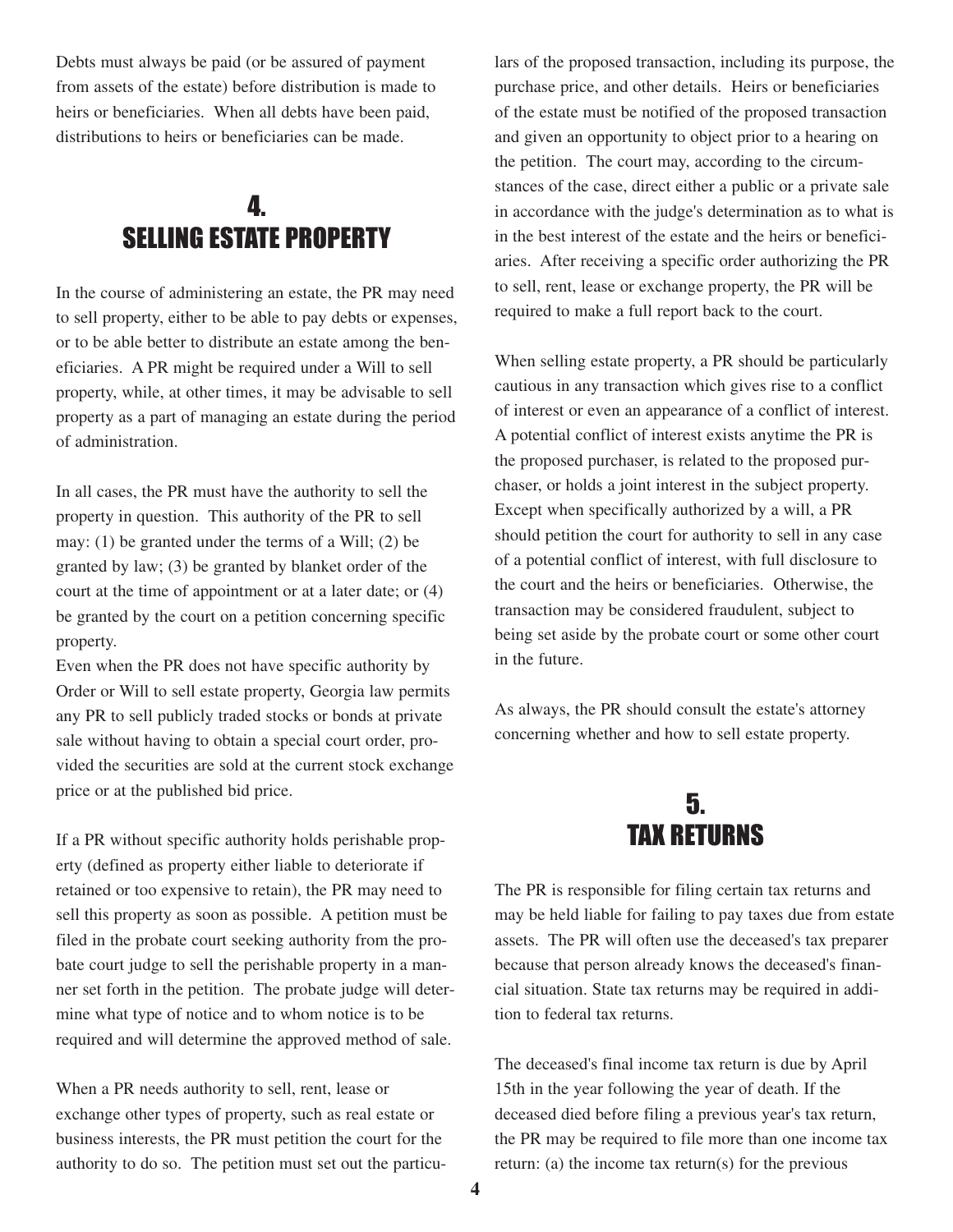year(s); and, (b) the final income tax return for the year of death. If the deceased is survived by a spouse, the PR should consult with the surviving spouse to determine whether joint returns may or should be filed.

In addition to the tax returns for the deceased, the PR will be required to file income tax returns for the estate if the estate has or earns income beyond the death of the deceased.

A federal employer identification number (EIN) from the IRS may be required for accounts opened by the PR in the name of the estate at financial institutions. This EIN will also be used on tax returns filed by the PR for the estate.

If required, the PR is also responsible for filing an estate tax return. Professional tax advice should be sought as soon as possible as some requirements must be met within a short time after death (usually 9 and 15 months). Appraisals of properties may be necessary as proof of values. An estate tax return may be required even when no tax is due.

If trusts are involved in the estate, there may be other returns due, which may or may not involve the PR. The PR may be able to take action to reduce the number of tax returns due.

There is no substitute for timely and qualified legal and tax advice.

#### 6. DISTRIBUTING THE ESTATE TO HEIRS OR BENEFICIARIES

After the PR has settled and paid all claims, expenses and taxes of the estate, the remaining assets may be distributed to the heirs or beneficiaries of the estate. Normally, a final accounting is prepared and presented to the heirs or beneficiaries for approval prior to distribution. As stated in the section on taxes, in some estates, important tax considerations are involved in making distributions from an estate, and the PR should consult the estate's attorney for assistance.

When there is a will, the PR is required to distribute the assets of the estate to the beneficiaries as directed in the will. If the will includes specific bequests of property of the estate, and the estate contained the specific property when the decedent died, then the PR must distribute the specific item(s) as provided in the will. If the decedent disposed of the item before his or her death, then the gift is no longer valid. There are many variations of ways that property is given in a will, and the PR should consult the estate's attorney for assistance to ensure that the property is being distributed as required by the will.

If there is no will, then the PR is required to distribute the assets of the estate to the heirs as required by the laws of intestacy in the State of Georgia. Heirs are the closest relatives of the decedent, including the decedent's spouse, if living, and the children of the decedent, including adopted and children born out of wedlock. Stepchildren are not heirs. If a child has died before the decedent, that child's children (grandchildren of the decedent) receive the deceased child's share of the estate. If the decedent is survived by a spouse but not by children, the spouse is the sole heir and is entitled to the entire estate. If the decedent is survived by a spouse and children (or descendants of a child), then the spouse shares equally with the children; however, the spouse is always entitled to at least one-third of the estate. If any property is to be distributed to a minor, then the PR is in some cases required to pay over the funds to a duly appointed conservator for the minor or to the probate court to be deposited into a custodial account for the minor. The PR should consult the estate's attorney before making any distribution to or for the benefit of a minor.

When there is a will, personal property is distributed or divided as provided in the will. If there is no will, the personal property is to be distributed to or divided among the heirs. If agreed to by those entitled to personal property, it may be given to whoever shows an interest in the specific items; if no one wants the remaining items, it may be donated to charity.

Real property is usually distributed by the PR giving an "Assent to Devise" or other document to be filed in the real estate records of the county where the real property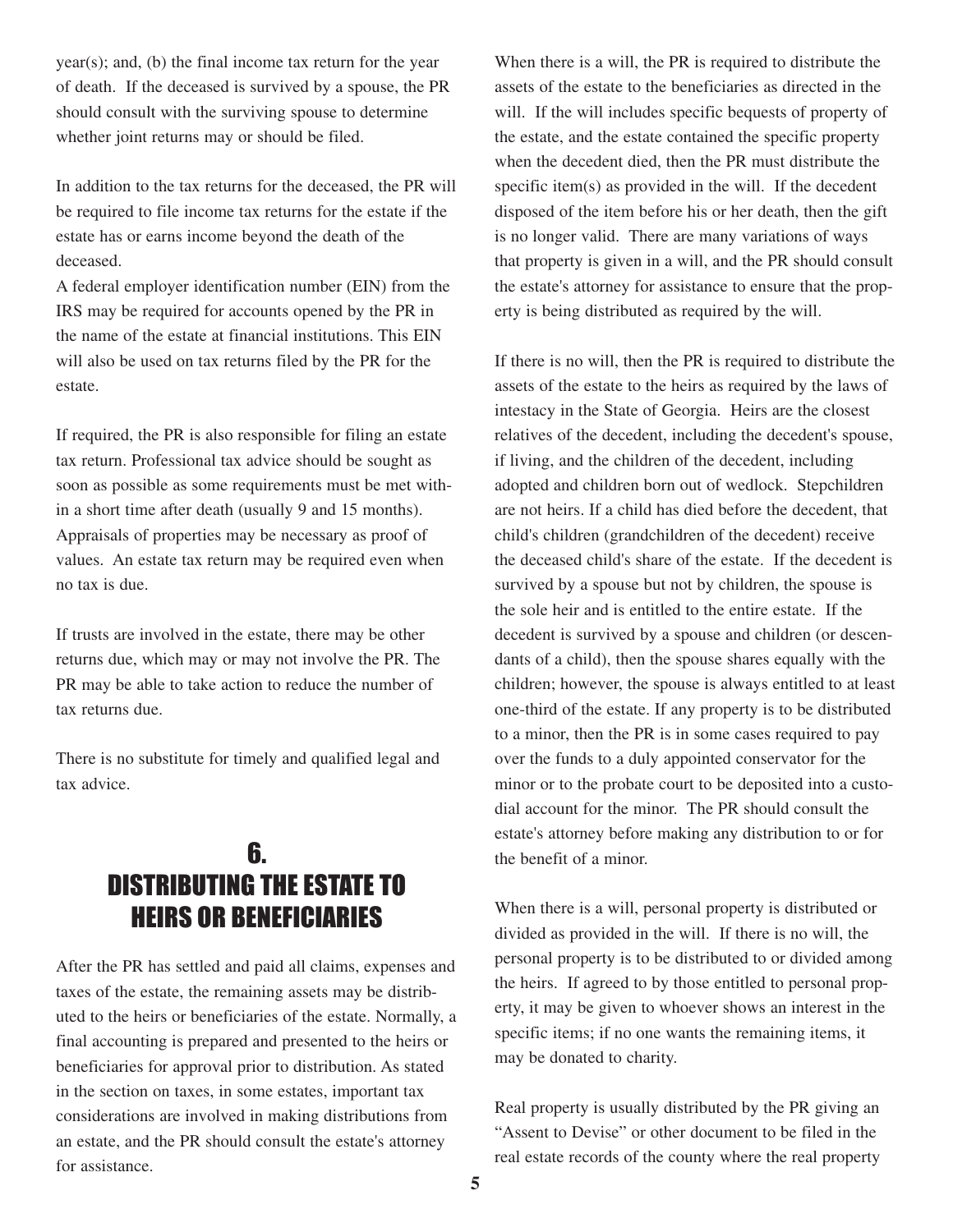is located. This evidences on the real estate records the transfer of the decedent's interest in the property to the heirs or beneficiaries.

Property in an estate can be divided equally among the heirs or beneficiaries so that each owns a common interest in the specific property, or it can be divided by giving items separately to heirs or beneficiaries in such a manner as to effect an equal distribution based on value. If there is a dispute as to how the property is to be divided, the PR should consult the estate's attorney; in certain circumstances, an action may be required to have the probate court determine a fair distribution.

### 7. FILING RETURNS OR REPORTS WITH THE PROBATE COURT

The PR may be required to file to certain reports or returns with the Probate court in which the PR was appointed. The Letters issued to you by the Court will generally reflect any reporting requirements which apply from the time of your appointment. However, any PR, even those who may have been initially relieved of the requirement of filing, may be called upon to file reports with the Court to account fully for the administration of the Estate.

Every PR should keep complete and accurate records of all dealings in the administration of the Estate at least until such time as the PR has been discharged.

When required, the following are the usual reports which must be filed with the Probate court:

Inventory - An Inventory of the assets of the Estate is due within six (6) months of the date of the PR's appointment. The Inventory is an itemized list of all property owned by the decedent at the time death which is subject to administration by the PR and a statement of the approximate value of the assets. A formal appraisal is generally not required, but the PR is expected to set forth an estimate

of the fair market value. The form for the Inventory is not a standard form. The PR should use the form required by the appointing Probate court and should complete it in as much detail as is required by that Court. The Inventory must be attested under oath by the PR as being true and complete, and the PR must certify to having mailed a copy of same to each heir, if the decedent died without a will, or to each beneficiary, if the decedent died with a will. However, the PR is not required to mail a copy of the Inventory to any heir or beneficiary who is a minor or an incapacitated adult or to any heir or beneficiary who has waived in writing the right to receive the Inventory.

Accountings (Returns) - An annual return is due within sixty (60) days of the anniversary of the date of appointment, each and every year until the PR is discharged. A final return is due with the Petition for Discharge. Each return is an accounting, under oath, of the receipts and expenditures on behalf of the Estate during the year preceding the anniversary date, together with a statement of any other facts which are necessary to show the true condition of the Estate. Each return is to contain an updated inventory of the assets of the Estate as of each anniversary. With the return, the PR must either file with the Court the originals of all vouchers, bills, statements of account, or other evidence of the correctness of the entries on the return or file an affidavit that the PR has compared the originals with the entries on the return and the return is correct. The Probate court may, at any time, require the PR to file the original vouchers to support a return. The PR must certify to having mailed a copy of each return to each heir, if the decedent died without a will, or to each beneficiary, if the decedent died with a will. However, the PR is not required to mail a copy of the return to any heir or beneficiary who is a minor or an incapacitated adult or to any heir or beneficiary who has waived in writing the right to receive the return.

Other reports on the condition or administration of the estate may be required by the terms of a will of a decedent or by Court order.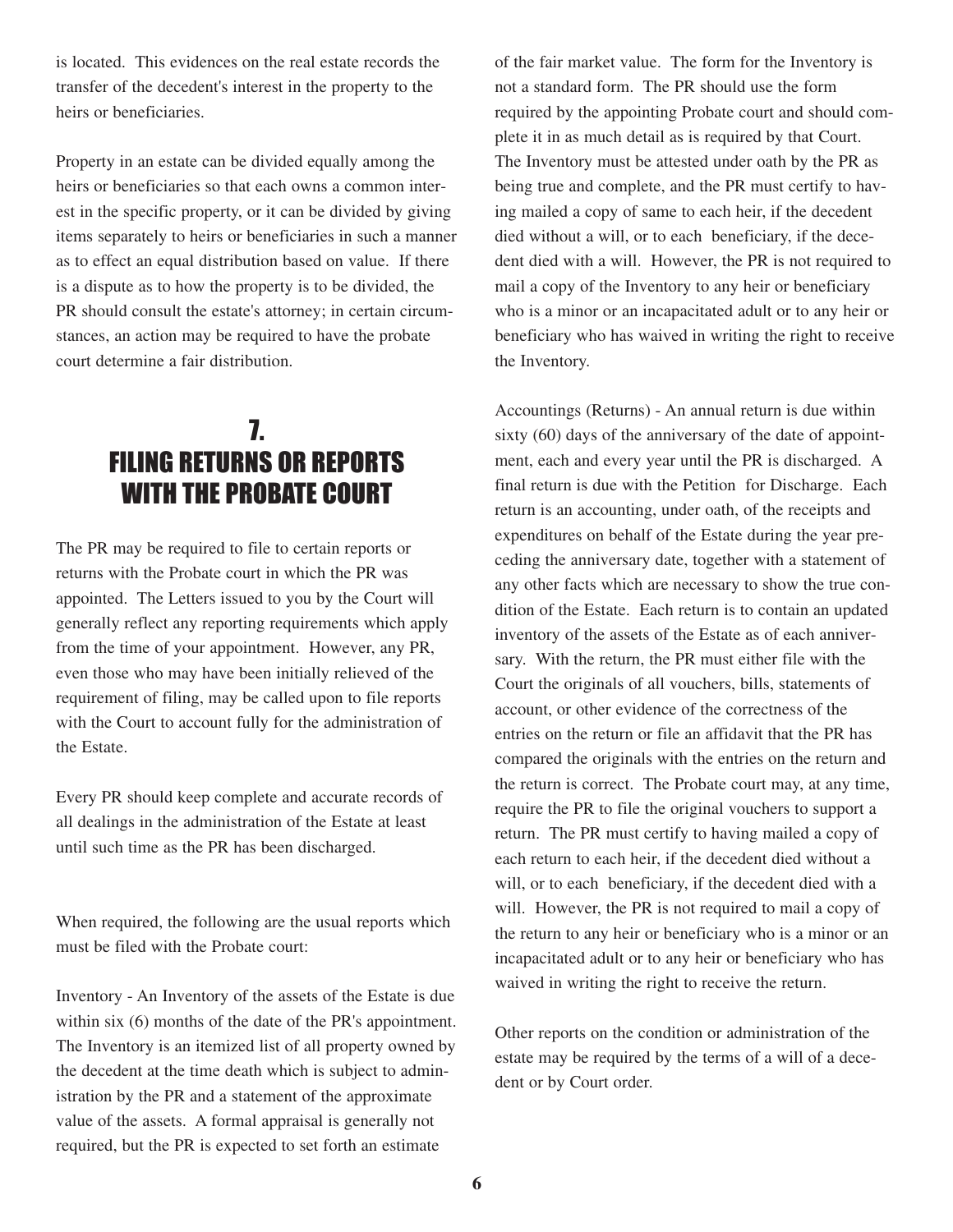#### 8. CLOSING THE ESTATE

When all debts, taxes and expenses of administration have been paid, all tax returns have been filed and audited (if required), and all remaining assets have been distributed, the PR (through the estate's attorney, if any) should apply to the probate court for discharge from office and all liability. This is done by filing a Petition for Discharge. The heirs or beneficiaries of the estate and any creditors whose claims have not been paid are entitled to receive notice of this petition. The probate court will examine the condition of the estate, and anyone interested in the estate has an opportunity to be heard regarding the estate distribution. If the PR was required to file returns or reports with the probate court (See Section 7), these documents will be reviewed at the time the application for discharge is made. Once the court is satisfied that the administration has been proper and that the PR has faithfully performed the duties required, the court will issue an order discharging the PR from office and any further liability. The PR cannot be discharged from liability to any minor heir or creditor unless the minor is represented by a guardian-ad-litem in the discharge proceedings. The Order for Discharge formally closes the estate, terminates any further requirement of filing returns, discharges the PR from office, and discharges the PR and the surety on the PR's bond, if any, from liability.

A discharge solely from office, but not from liability, may also be obtained in an abbreviated procedure, if desired.

Congratulations, upon your discharge, you will have accomplished your duties!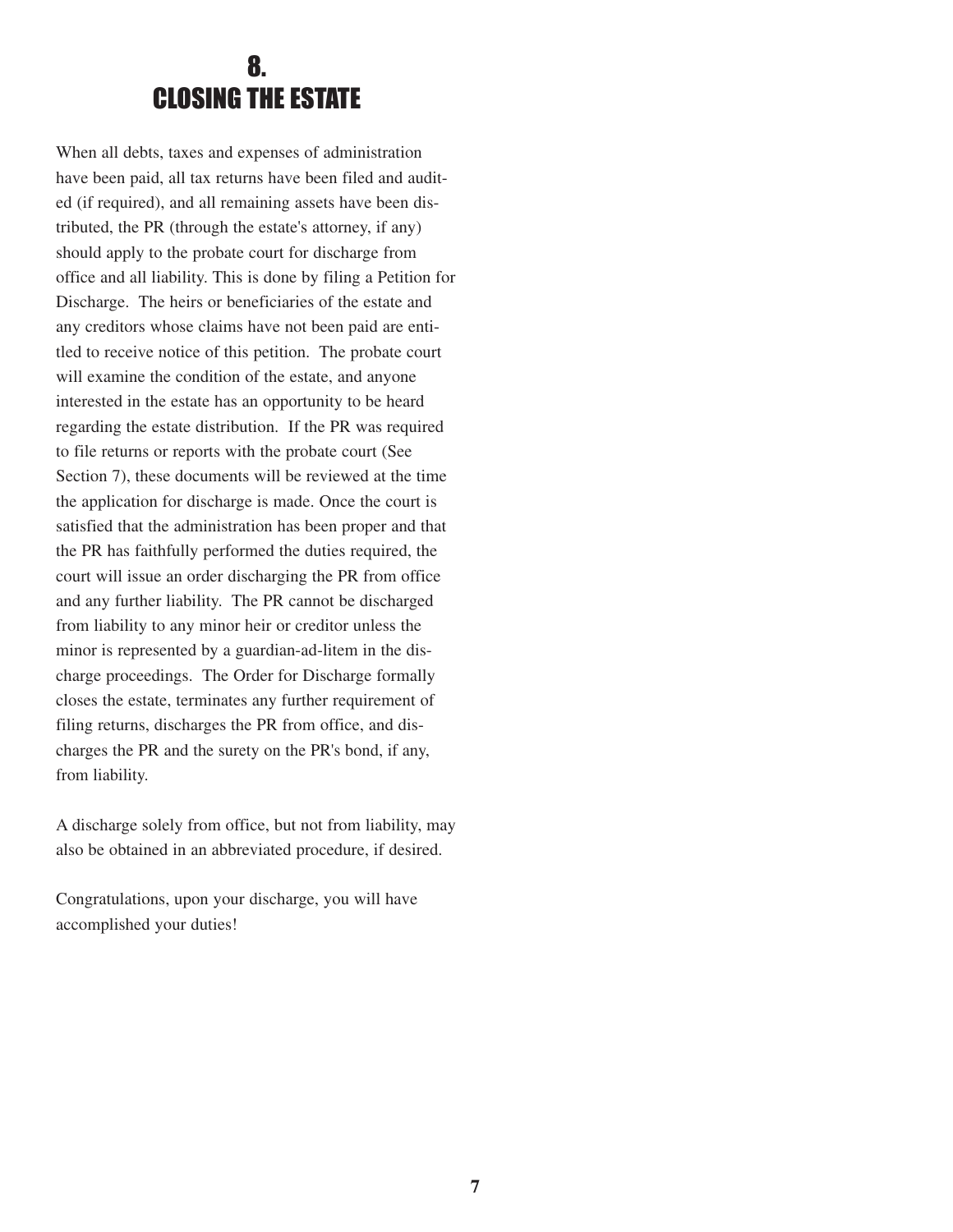## GLOSSARY OF TERMS

As used in this pamphlet, the following terms are defined. The terms defined below may also have other or expanded meanings when used in other contexts.

**Accountings (Returns)** - annual accounting to the probate court of the receipts and expenditures of the estate for the previous year, together with facts that show the true condition of the estate; the accounting must be made within 60 days of the anniversary of appointment every year until the PR is discharged; accounting may be waived in the will or by consent of all the heirs. *(See Section 7)*

**Administrator** - person appointed to administer an estate where there is no valid will; an administrator must post a surety bond as security for the proper administration of the estate, although this bond may be waived if all heirs consent to the waiver.

**Beneficiary** - the designated recipient of a benefit under a will or contract; a beneficiary should be distinguished from an heir.

**Caveat** - formal objection to a probate proceeding; a caveat may challenge the validity of a will offered for probate.

**Common Form Probate** - probate of will without notice to the heirs; common form probate is not conclusive on anyone having an interest in the estate for a period of four years; if common form probate is set aside, the executor is protected only for actions done to collect and preserve assets and to pay debts of the estate; common form probate may granted immediately, however, because it is conclusive only after four years, title attorneys frequently require solemn form probate for the sale of real property from the estate.

**Discharge** - an executor or administrator who has performed all duties or who has been allowed to resign may petition to be discharged from liability. If no objections are filed to the petition, the probate judge grants the discharge, releasing the personal representative from liability. If objections are filed, the judge must hold a hearing and examine the condition of the estate and the conduct of the personal representative. *(See Section 8)*

**Estate** - the name given to all of the collective assets of a deceased person; also may be used to refer to the entire case involving a particular deceased (e.g., Estate of John Doe).

**Executor** - person named in a will by the testator to manage the estate and carry out the directions of the will; the Letters Testamentary issued by the probate court give the executor power and authority to carry out the provisions of the will.

**Fiduciary** - a person having the duty to act primarily for another's benefit in matters assigned or undertaken by the person; a person holding the character of a trustee.

**Guardian-ad-litem** - a person appointed by the court to investigate and represent the best interest of a child or incompetent adult with regard to a particular matter pending before the court

**Heir** - those persons who inherit the estate of an individual who dies without a valid will; heirs should be distinguished from beneficiaries, who are named as recipients in the will, whereas heirs are the recipients recognized by the law in the absence of a valid will

**Incapacitated adult** - an adult for whom a guardian or conservator has been duly appointed or an adult under a legal disability.

**Inventory** - a description of all assets and liabilities of the decedent, including a list of all personal and real property owned by the decedent at the time of death which is subject to the PR's administration, along with the approximate values of the property; the PR must mail a copy of the inventory to the heirs or beneficiaries. *(See Section 7)*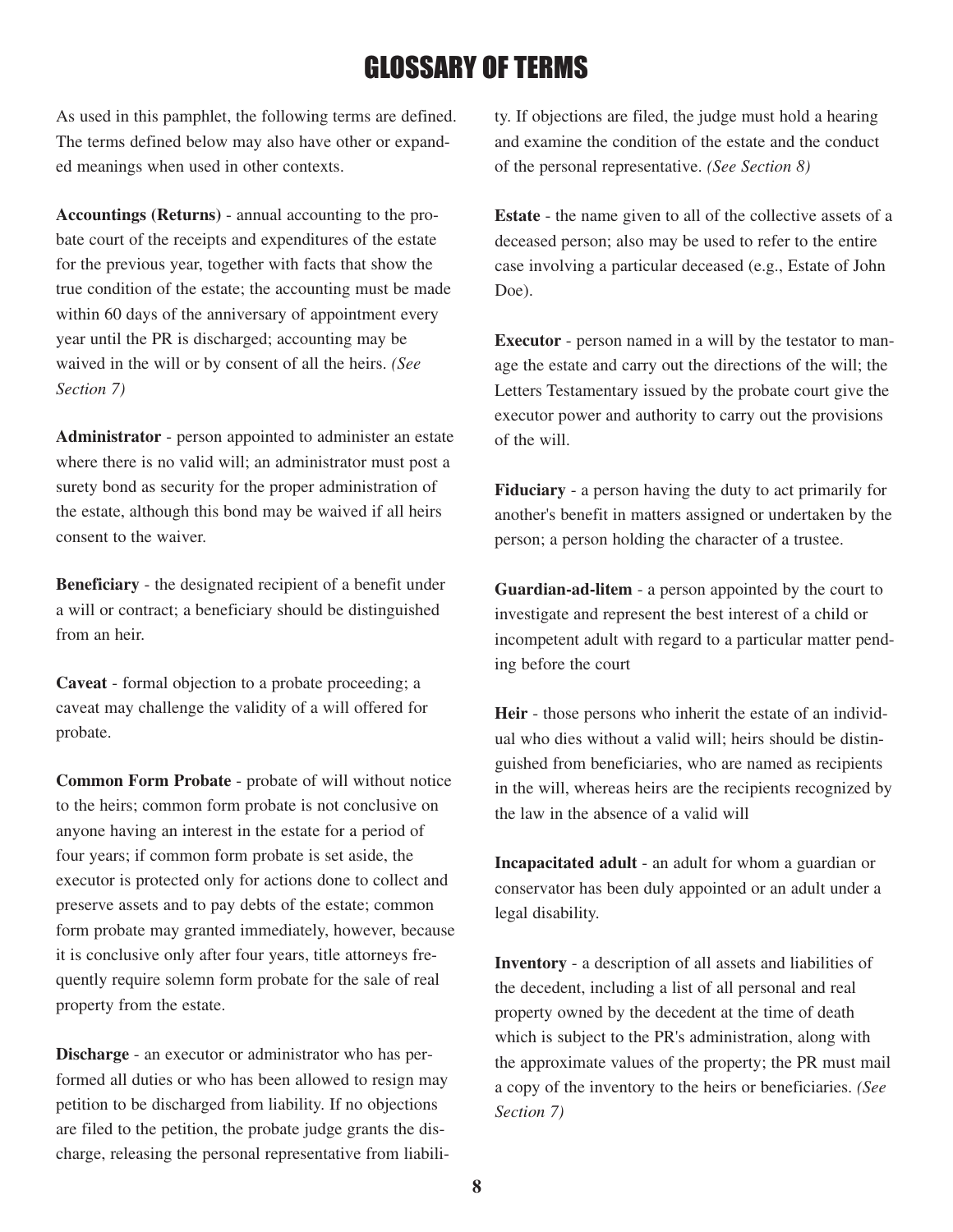**Letters of Administration** - the formal document issued by the court to evidence the appointment of an administrator of an estate and the authority of the administrator then to act; an administrator has no authority to act until the Letters have been issued

**Letters of Administration with the Will Annexed** - letters granted to an administrator where the decedent made a will but did not appoint an executor or where the appointed executor failed to or could not serve; unless restricted by the probate court, an administrator with the will annexed has the same powers and rights as the executor.

**Letters Testamentary** - the formal document issued by the court to evidence the appointment of an executor of an estate and the authority of the executor then to act; an executor has no authority to act until the Letters have been issued.

**Minor** - a person who is under the age of 18, the age of majority in Georgia.

**Personal property** - any property other than real estate; everything which is subject to ownership other than land or an interest in land; personal property includes not only tangible things (e.g., furniture, automobiles, merchandise, clothes and jewelry, etc.) but also intangible things (e.g., stocks, bonds, money on deposit, patents, copyrights, etc.).

**Petition** - a formal, written application to a court requesting judicial action on a certain matter

**Power of Attorney** - an instrument authorizing another to act as one's agent or attorney-in-fact (as opposed to an attorney at law); the agent is called an "attorney-in-fact"; a power of attorney may be given for financial affairs or for heath care decisions or both; a power of attorney may be general or limited.

**Pro rata** - proportion or proportionately; shares calculated in proportion to the total available.

**Real property** - land and generally whatever is erected, growing upon or affixed to the land

**Solemn Form Probate** - probate that is conclusive against all who have been given notice; notice must be given to all heirs (not beneficiaries).

**Surety** - one who undertakes to pay money or to do any other act in the event the principal fails to pay or to act; the guarantor on the bond of a fiduciary, usually an insurance company specially licensed to write surety bonds.

**Surety Bond** - the obligation of another to guarantee the proper performance of a duty and to pay any loss caused by the failure to so perform; the bond of a personal representative secures the interests of creditors and heirs or beneficiaries; the guarantor, called a "surety," agrees to pay any loss suffered if the PR fails to perform the duties of the office properly (mismanagement, loss through negligence, misappropriation, theft, etc.).

**Testator** - a person who has executed a valid will.

**Will** - an instrument by which a person disposes of his or her property, which takes effect after that person's death and which is revocable during the lifetime of that person; the legal declaration of a person's intentions which he or she wants to be performed after his or her death.

**Year's Support** - an award made from an estate for the maintenance and support for one year to a spouse and/or minor children of the decedent; an award of year's support made be made in any form, including real property. A petition for year's support must be made within 24 months of the death of the decedent and can only be made by the surviving spouse who has not remarried or by children who have not reached the age of 18.